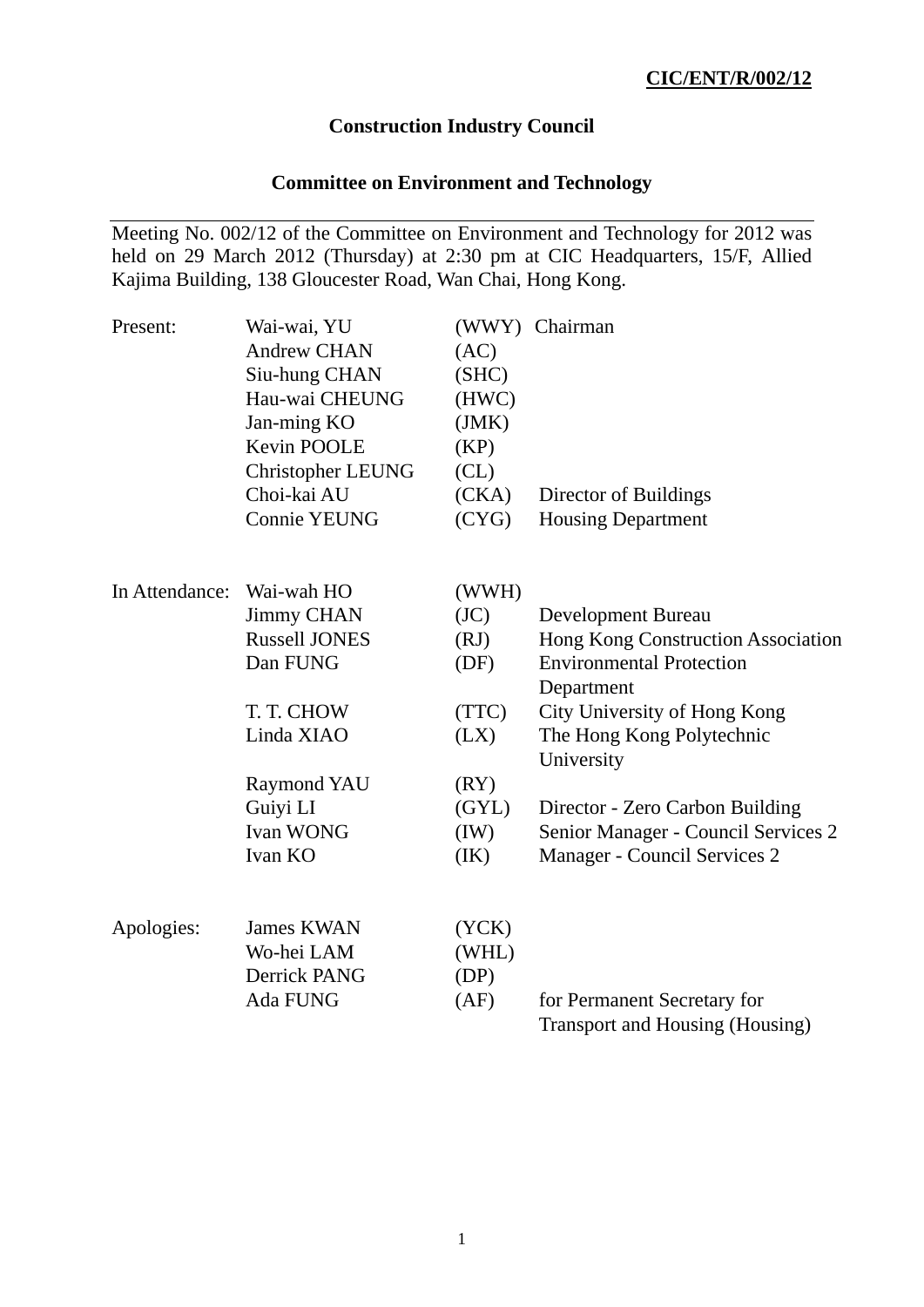# **PROGRESS REPORT**

### **Action**

## 2.1 **Confirmation of the Progress Report of the Previous Meeting**

Members took note of Paper CIC/ENT/R/001/12 and confirmed the progress report of the last meeting held on Thursday, 12 January 2012 at CIC Headquarters, 15/F, Allied Kajima Building, 138 Gloucester Road, Wan Chai , Hong Kong.

### 2.2 **Matters Arising from the Previous Meeting**

2.2.1 Research on Adhesion Technologies for External Wall Tiles

Discussed under Agenda Item 2.8

2.2.2 Working Group on Building Information Modelling

Discussed under Agenda Item 2.10

2.2.3 Proposed Research Policy

Discussed under Agenda Item 2.5

2.2.4 Environmental Alert for Transportation of Construction **Waste** 

> Two draft design options for each alert topic (i.e. Overloading of Dump Truck, Cleanliness During Transportation of Construction Waste) were tabled for Members' further comment and selection.

> Members endorsed the design options as attached in Annex A for Overloading of Dump Truck and in Annex B for Cleanliness During Transportation of Construction Waste.

Secretariat advised that subject to subsequent approval of the Council, Secretariat will proceed with the printing and distribution to stakeholders. **CIC Secretariat**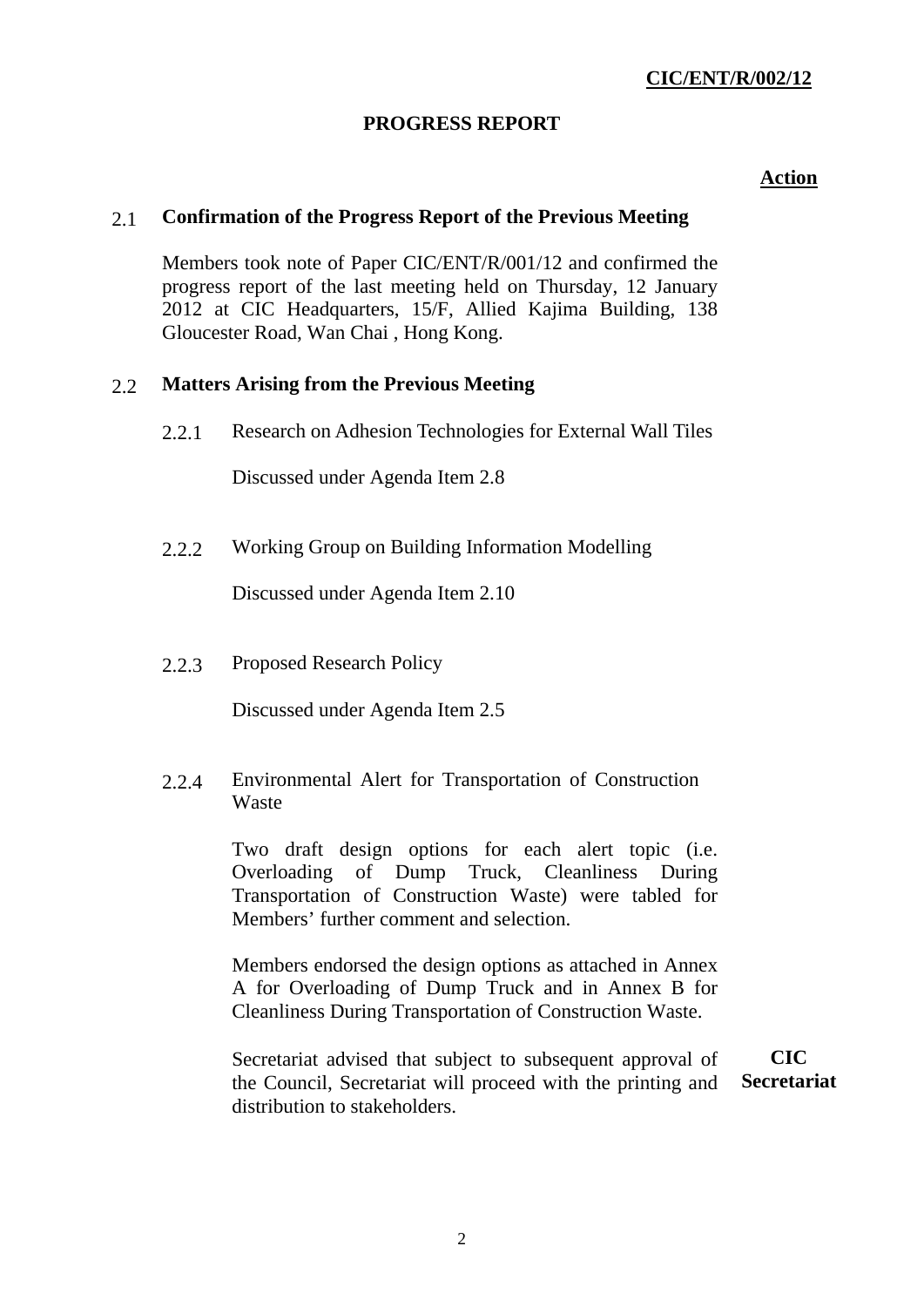#### **Action**

# 2.3 **Research Proposal – Dynamic Performance Evaluation of Zero-Carbon Building in Hong Kong**

Members took note of Paper CIC/ENT/P/010/12.

The researcher presented their proposal with the following key deliverables:

- best practice guidelines specially for the local context;
- performance evaluation report of Zero Carbon Building;
- open seminar for local professionals to meet IEA experts;
- academic publications;

The researcher further elaborated that the deliverables could help:

- to predict of the performance of Zero Carbon Building;
- to elevate industry standards on real-building energy performance assessment;
- to promote CIC's green initiatives and Hong Kong's good construction practices via IEA network.

They would seek for CIC's funding support at the amount of HKD\$1,992,000.00 for this proposal.

After deliberation, Members' views were summarised as below:

- 1. the study was proposed to be commenced after the Zero-Carbon Building is operated for a certain period of time and given that the systems in the building have been stablised and finetuned;
- 2. the study would better be initiated by the CIC so that the scope of the study and deliverables can be tailored to the need of CIC and the relevant industry;
- 3. it is more preferable for the CIC to define the required scope and work out the schedule of the study.

The Secretariat would raise this proposal to Strategic Planning Committee for their further discussion. **CIC Secretariat**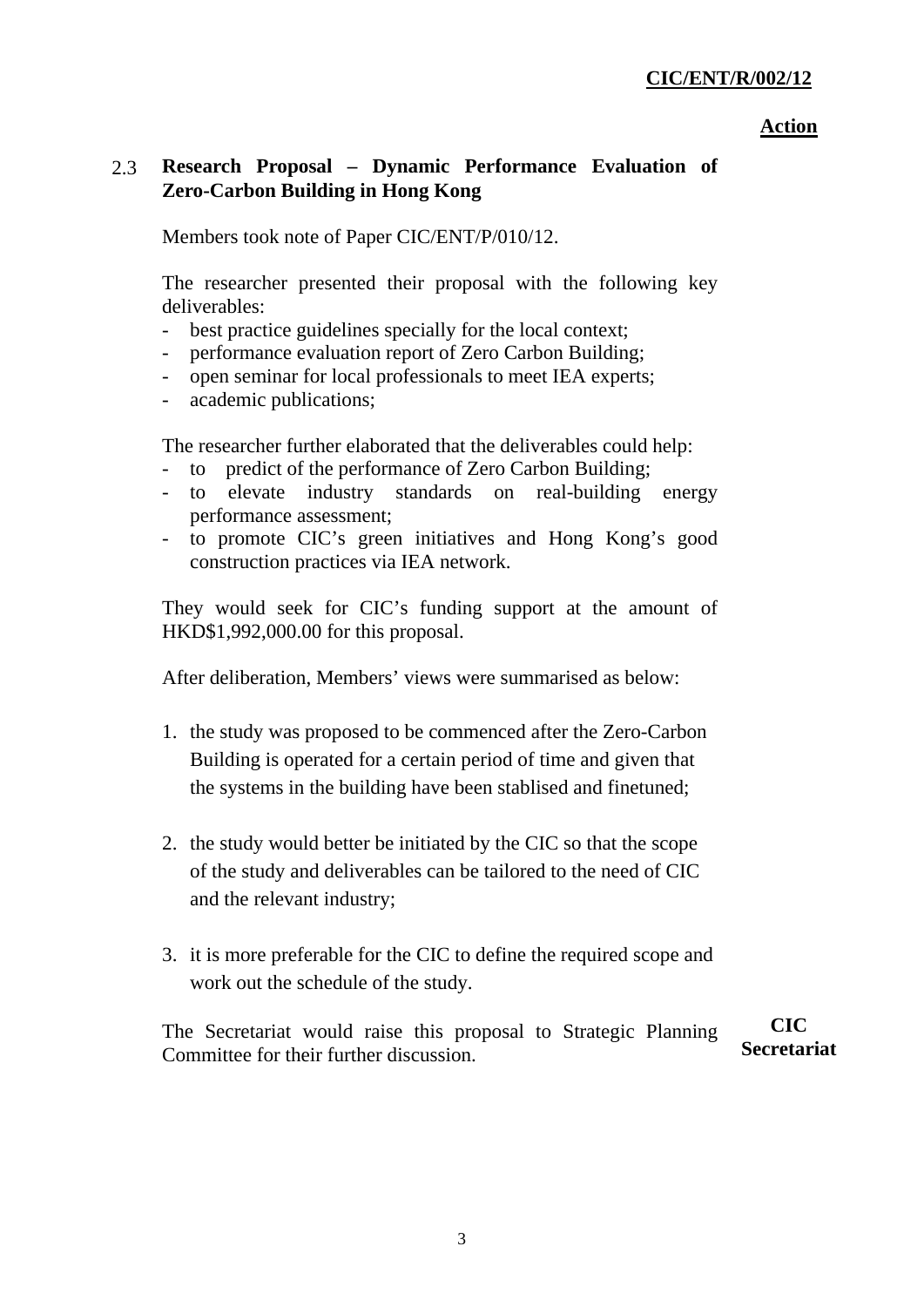4

# **CIC/ENT/R/002/12**

# **Action**

# 2.4 **Proposed Nomination of Co-opted Members from Feb 2012 to Jan 2014**

Members took note of Paper CIC/ENT/P/011/12.

New Co-opted Members would be appointed to the Committee. The proposed Co-opted Members are coming from:

- i. re-appointment of task force chairmen; and
- ii. nominations from stakeholder organisations.

The proposed Co-opted Members and organisations to be invited for nominations had been circulated to Members on 29 Feb 2012 and no comments were received.

As Mr. T. T. CHEUNG has declined to be the chair of the Task Force on Research Activities, a replacement would be identified as the new chair of the task force and HKIS would be invited to nominate a Co-opted Member. **CIC** 

In view of its function to promote innovation in environmental technologies, Chairman suggested extending the invitation to include members of Zero Carbon Building after its establishment of the Board of Directors.

# 2.5 **Research on Establishing a Hong Kong Based Carbon Labelling Framework for Construction Materials**

Members took note of Papers CIC/ENT/P/012/12 and CIC/ENT/P/013/12.

The proposed mechanism of benchmarking was discussed in the first session of the consultation forum with stakeholders scheduled for  $24<sup>th</sup>$  February 2012. The implementation strategies and measures were discussed in the second session of the consultation forum, which was held on the same day.

HKU would submit the draft Final Report and Summary Report; and finalised both reports by end of April and June respectively.

**Secretariat** 

**CIC Secretariat**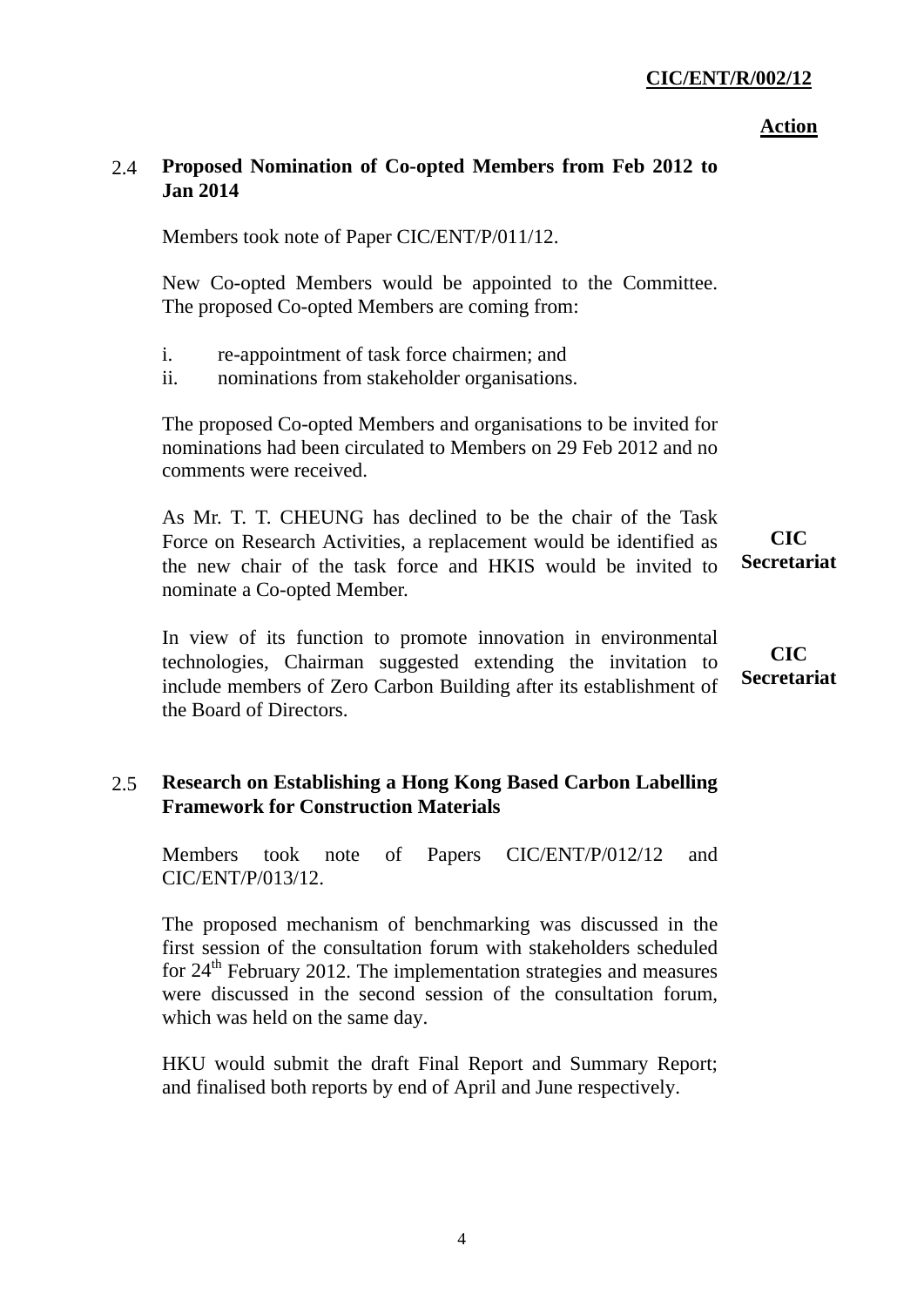#### **Action**

# 2.6 **CIC Research Policy**

Members took note of Paper CIC/ENT/P/014/12.

After much deliberation, Members' comments were summarised as below:

- 1. **Section 6.c.i** CIC should invite research proposals twice a year, in March and September respectively aiming to facilitate CIC's annual and mid-year budget plan.
- 2. **Section 6.c.iii**  The research proposal page limit should be increased from 4 pages to 6 pages.
- 3. **Section 6.e.i**  The processing time table should be revised to give a time limit.
- 4. **Section 7.d.v**  It should be made clear that CIC shall own all the intellectual property rights arising from the CIC funded projects (no matter full funding or partial funding). If the associated intellectual property rights are partly attributed to the Research Institute's previous work not funded by CIC, the ownership of the intellectual property rights shall be discussed and agreed between CIC and the research institutes on a case by case basis.

Members endorsed the Research Policy in principle. The policy would be revised as per Members' comments (as the above mentioned) and would be circulated to Members for further review in two weeks. Subject to Members' further comment, if any, Secretariat would seek approval for the policy from Com-ANF.

**CIC Secretariat** 

# 2.7 **Research on River Sand Substitutes for Concrete Production and Cement Sand Mortar Production (Phase One)**

Members took note of Paper CIC/ENT/P/015/12.

HKU submitted Progress No.2 which covered the feedback collected from interview with different institutes; and some preliminary opinions for the way forward.

HKU would conduct some laboratory tests without additional cost though it is beyond the scope of works.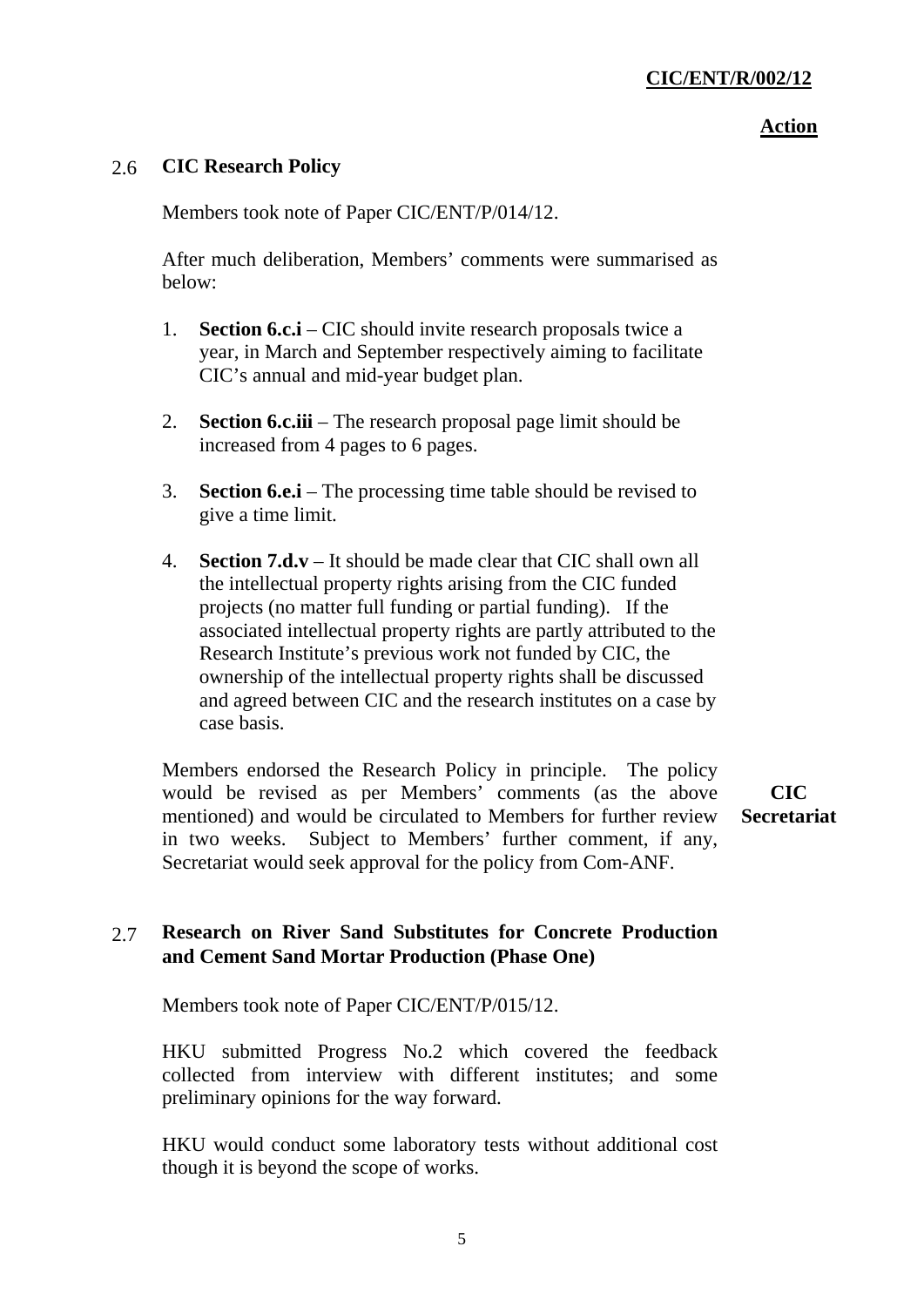#### **Action**

WWH, Chairman of the Task Force, advised that instead of conducting a comprehensive study to develop standards or specifications for various river sand substitutes in the production of mortar, the task force should focus more specifically on identifying potential alternatives and analysing their practicability, price, quality, performance and expected level of adoption in the market.

# 2.8 **Working Group on Strategic Implementation of Prefabrication and Modular Construction**

Members took note of Paper CIC/ENT/P/016/12.

A site visit to a prefabrication yard was made on 9 March 2012 to help task force members understand and keep abreast of the working conditions and environment in prefabrication yard.

The Secretariat reported that the discussions were mainly focused on the pros and cons of using prefabrication and modular construction. It was expected that the drafting of the report would be carried out after two more meetings.

Members reminded that the scope of the discussions should not limit to concrete modular, modular construction of E&M and building services should also be discussed.

**Task Force of Prefabrication and Modular Construction** 

## 2.9 **Research on Adhesion Technologies for External Wall Tiles**

Members took note of Paper CIC/ENT/P/017/12.

Task Force Members' views were diversified with regard to the publication of the research documents. After much deliberation, the views of the Task Force on publishing the two documents, namely the Study Report and the Reference document were set out in the paper and summarised below:

## Reference Document

No consensus could be reached on the publication of the Reference as some task force members were considered that no matter what the document was named, it would give an impression that the industry practitioners were required to follow.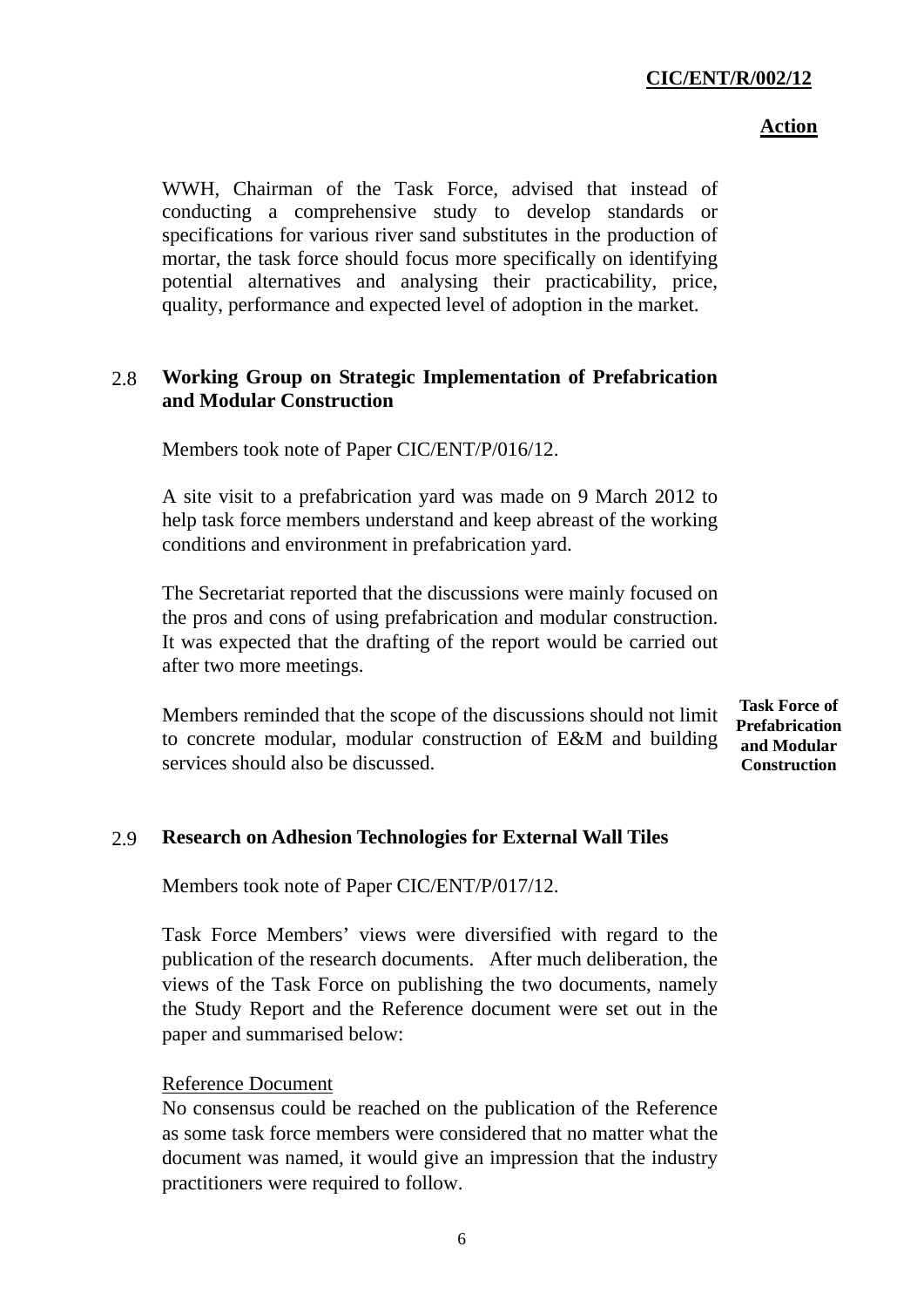#### **Action**

In this regard, Com-ENT was recommended to consider either "issuing the full Reference Document" or "not to issue at all" and should not merely issue only part of the Reference document.

# Study Report

In order to conclude the research and allow the public to assess the research outcome for reference, Task Force Members had come up with a general consensus that a full Study Report would be issed to the public during the meeting as a study report would not reveal any position of CIC on the subject matter.

Members' views were sought on whether to publish the following documents:

- full Reference Document;
- full Study Report.

However, after a long deliberation at the meeting, Members' views were diverse. The subject would be further discussed at the next Com-ENT meeting.

# 2.10 **Report Update on Migration from British Standards to Eurocodes**

Members took note of Paper CIC/ENT/P/018/12.

DevB expressed that the current migration plan was scoped to "design" only whereas there was no plan to the migration of "material" and "testing" up till.

However, DevB noted that design specification to the material used might be adjusted accordingly. DevB also mentioned that the Government Laboratory is undergoing the review of the impact due to the adoption of Eurocodes.

Chairman suggested that CIC should make a formal note to DevB about the Industry concern on the migration especially the salient points in the adoption of Eurocodes during the construction stage. Also, DevB was suggested to work out with the Industry a road map of the migration so as to ascertain the migration plan of the

**CIC Secretariat**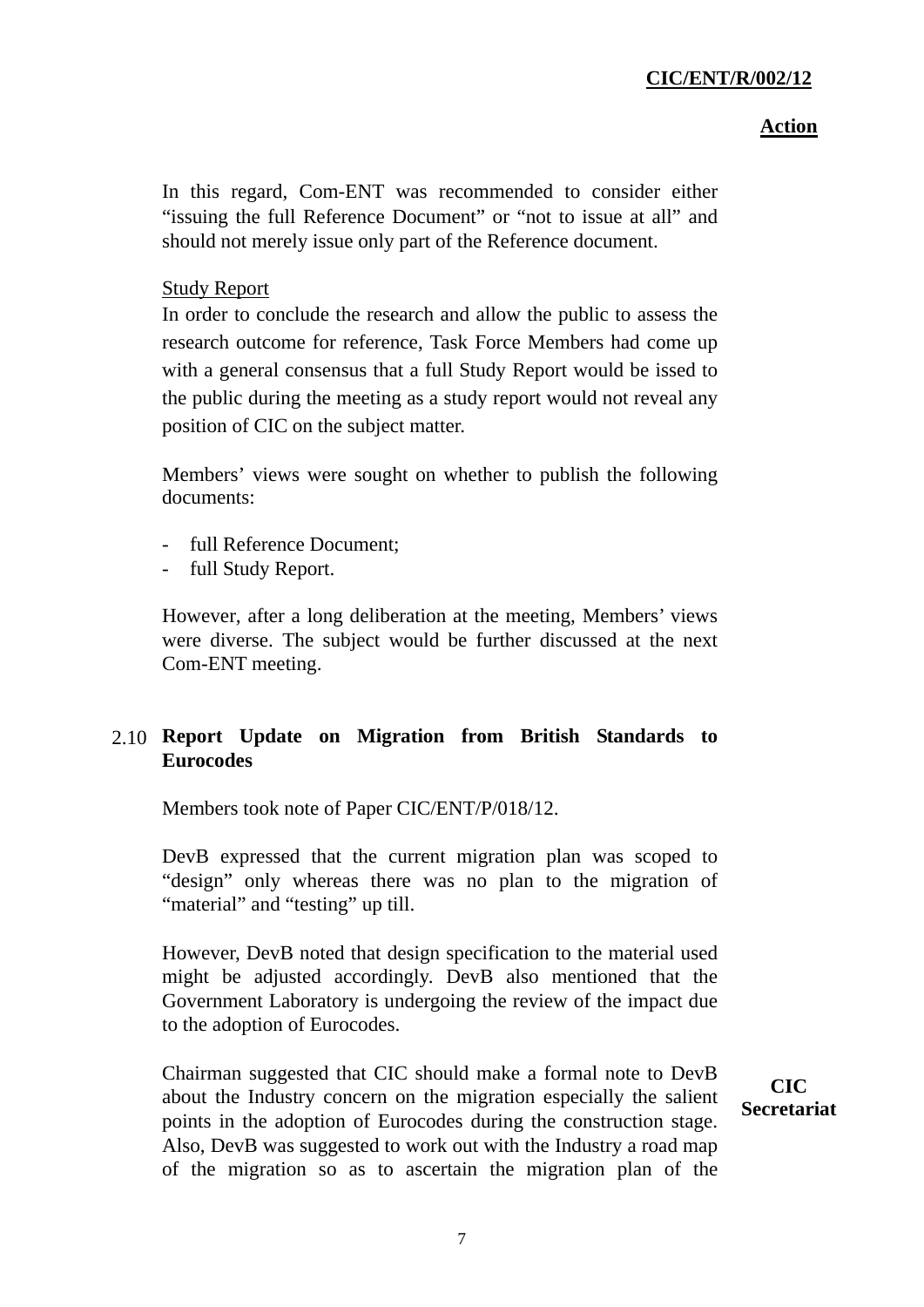#### **Action**

Government.

In view of substantial impact to the Industry, Members proposed to include this topic in the agenda for future Com-ENT meetings.

Members had no objection in principle to publish the update report to public, together with minor comments given by DevB subsequently. **DevB** 

The Secretariat advised that subject to the subsequent approval of the Council, the Secretariat would proceed with the publication. **CIC Secretariat** 

# 2.11 **Working Group on Building Information Modelling**

Members took note of Paper CIC/ENT/P/019/12.

At the previous meeting, Members suggested extending the invitation of membership. The most updated membership organisations and their respective nominations were listed in the paper.

Members endorsed the membership of the proposed Working Group.

# 2.12 **Outcomes of a HK\$25 Million Industry University Research Collaboration**

Members took note of Paper CIC/ENT/P/020/12 and the executive report of the programme of Industry University Research Collaboration tabled at the meeting.

Members' support was sought to encourage more collaborative efforts between academics and the business sectors to facilitate practical oriented research being moved faster and to cater for the needs of the industry. This programme was set an example towards the collaboration.

## 2.13 **Any Other Business**

Nil.